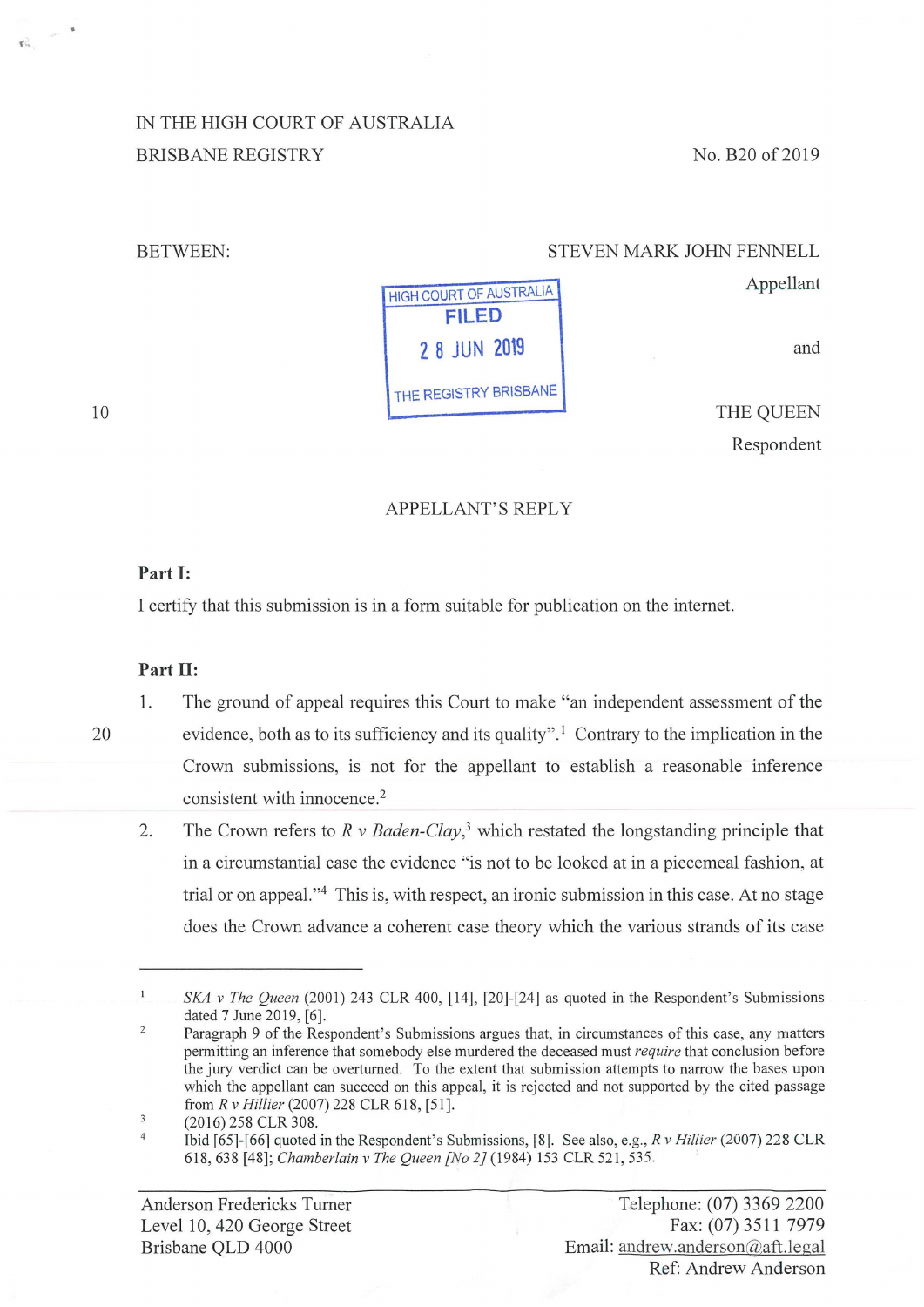are said to support. Rather, the Crown submissions refer to the evidence in the very piecemeal fashion that it cautions against. It steadfastly fails to appreciate that its strands are internally inconsistent and fail to combine to form a rational case theory.

# *The hammer*

- 3. The Crown downplays the importance of the hammer identification evidence to its case when it submits that other factors mean that "it did not matter whether the hammer was Mr Matheson's".<sup>5</sup> This belies the proper characterisation of this evidence by the trial judge who said that "[t]he case against the defendant turns to a significant degree on the correctness of the identification of this hammer by each of Mr and Mrs 10 Matheson". The Crown Prosecutor had also deployed it as central to the reasoning process to guilt. 6
	- 4. The Crown argues that the "commonality of location" between the hammer and other items found at Thompson's Point suggested a "commonality of person who left them there".<sup>7</sup> However, if the hammer was not Mr Matheson's then there was no link between it and Mr Fennell, and nothing else linking the hammer to the murder. The hammer was found 15 metres from the other items and in any event there was no evidence that Mr Fennell had deposited those other items.
	- 5. The biscuit tin found on the deceased's patio does not support the finding of guilt, whether it was placed there on 12 or 13 November  $2012$ .<sup>8</sup> If the appellant had stolen a tin of banking documents while robbing the deceased, there is no sensible explanation why he would return the tin while disposing of the documents at Thompson's Point.

# *Opportunity*

20

- 6. The evidence of opportunity must be seen against the background of a trusting, lengthy and positive relationship which saw the appellant attend daily on the deceased.
- 7. The Crown argues that the deceased was killed between abut 9:45am and 9:20pm on 12 November 2012. Paragraph ll(b) refers to the pathologist's "opinion as to the likely time of death." As noted in the Appellant's Amended Submissions, the evidence

<sup>5</sup>  Respondent's Submissions, [52].

<sup>6</sup>  Summing-up at CAB 21 ll 23-24; Crown closing address at AFM 803 11 12-22. See also the comments of Gotterson JA on appeal: CAB 78 [84].

 $\overline{7}$ Respondent's Submissions, [51].

 $\overline{\mathbf{8}}$ Notably, the police found the tin beneath a newspaper dated 13 November 2012, which suggests Carol Bowen was mistaken: See Respondent's Submissions, [11(d)]; AFM 360 116 - 361 124; Exhibit 5.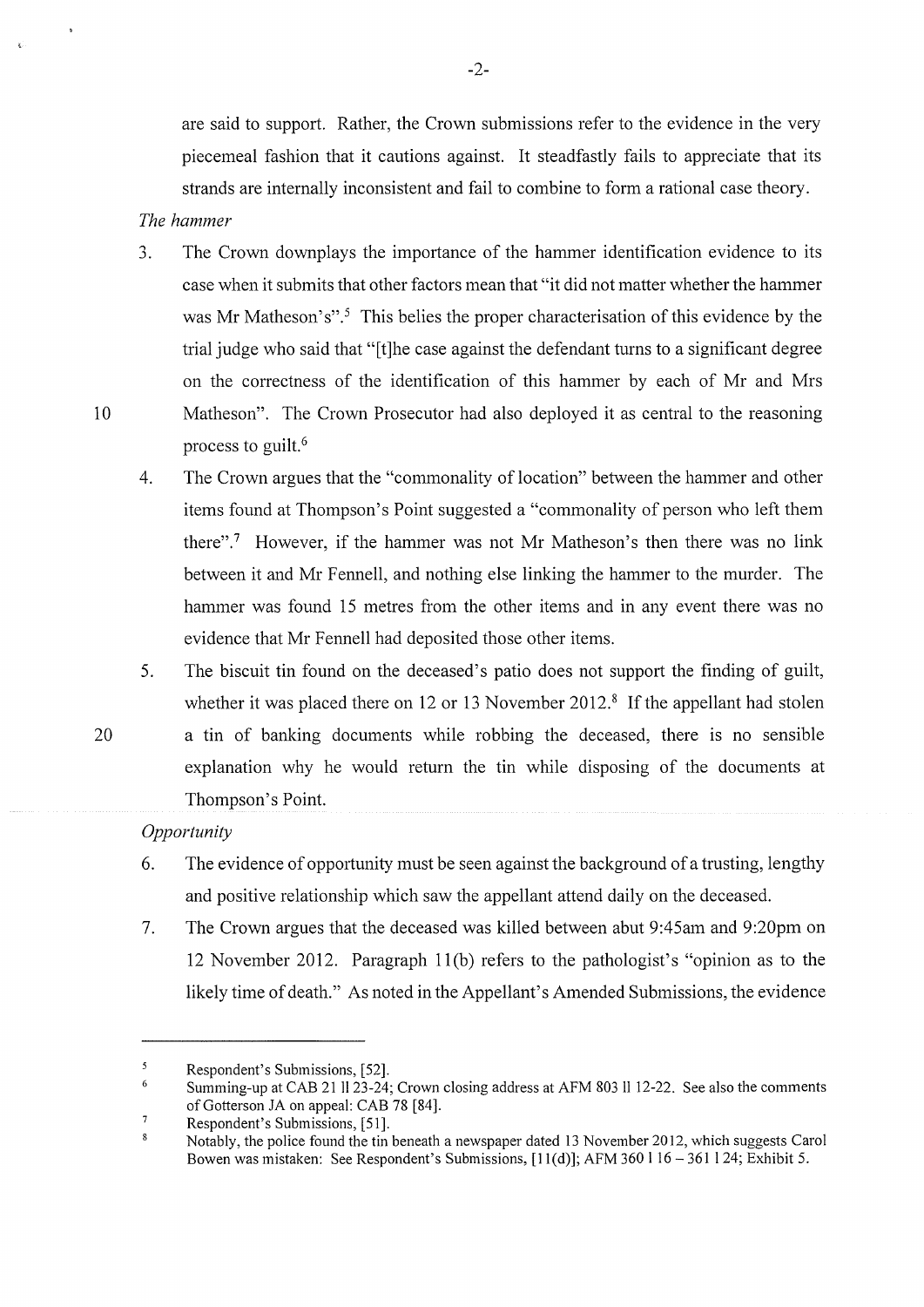on this issue was inconclusive and based upon a number of interacting factors.<sup>9</sup> Dr Olumbe said he would "prefer" 12 November 2012 over the following day but did not express his opinion any higher than that.<sup>10</sup>

- 8. The evidence at trial left open a broad period during which death could have  $occurred<sup>11</sup>$  In those circumstances, it is unsurprising that the appellant could not provide a substantiated alibi for the entire period of alleged opportunity.
- 9. The Crown identifies four "gaps" in the appellant's movements on 12 November 2012 during which it is said that he had an opportunity to commit the crime and perhaps clean up the scene.<sup>12</sup> These gaps are said to be supported by the following:
	- a. The absence of evidence placing the appellant at another location;
		- b. The evidence of Mark Robinson sighting the appellant's utility outside the deceased's house at around 11 :00am;
		- c. The evidence of Loretta McKie placing the appellant at the house between around 2:00 and  $2:30$ pm;<sup>13</sup> and
		- d. The evidence of Ulla Doolan that the appellant attended the house between 6:00 and 7:30pm.
- 10. Even so, there were major difficulties with this evidence. Ms McKie had never previously met the appellant.<sup>14</sup> Ms Doolan was a bare acquaintance and her evidence

10

 $\mathbf{\hat{9}}$ See 2 [2] and fn 1.

IO AFM 103 11 34-38. This observation was in part based upon the sighting of the deceased at around 9:30am on the morning of 12 November 2012. Dr Olumbe noted, "I suggested the time of death will be more to the time when [the deceased] was last seen as opposed to when the body was found.": AFM 103 11 23-32; 105 11 15-22.

<sup>11</sup>  The Respondent's submissions refer to unanswered phone calls made to the deceased's home and the clothing the deceased was wearing on the morning of 2 November 2012 and at the time of death:  $[11(e)]$ , [12]. The evidence did not establish that it was unusual for the deceased not to answer the phone – the limited phone records admitted include five unanswered calls on 2 November 2012: AFM 970-975. The evidence of her attire earlier in the day did not establish that she had not changed into the nightdress in the evening: see AFM 316 ll 1-3; 185 18.

<sup>12</sup>  See Respondent's Submissions, [16], [17], [21], [22]-[23].

<sup>13</sup>  In relation to her viewing of the appellant, the Respondent's Submissions state "while the appellant contends that the 'angle was unusual' that was not the evidence": [20]. The appellant refers the Court to Exhibit 1, the map of Macleay Island, noting that Ms McKie's home is the property with the green roof at a 45° angle from the deceased's home: Respondent's Book of Further Materials **(RBFM),** 7. As at the time of the murder, a house had been built in the vacant block shown on the map: AFM 201 l 44  $-20219.$ 

<sup>14</sup>  AFM 204135.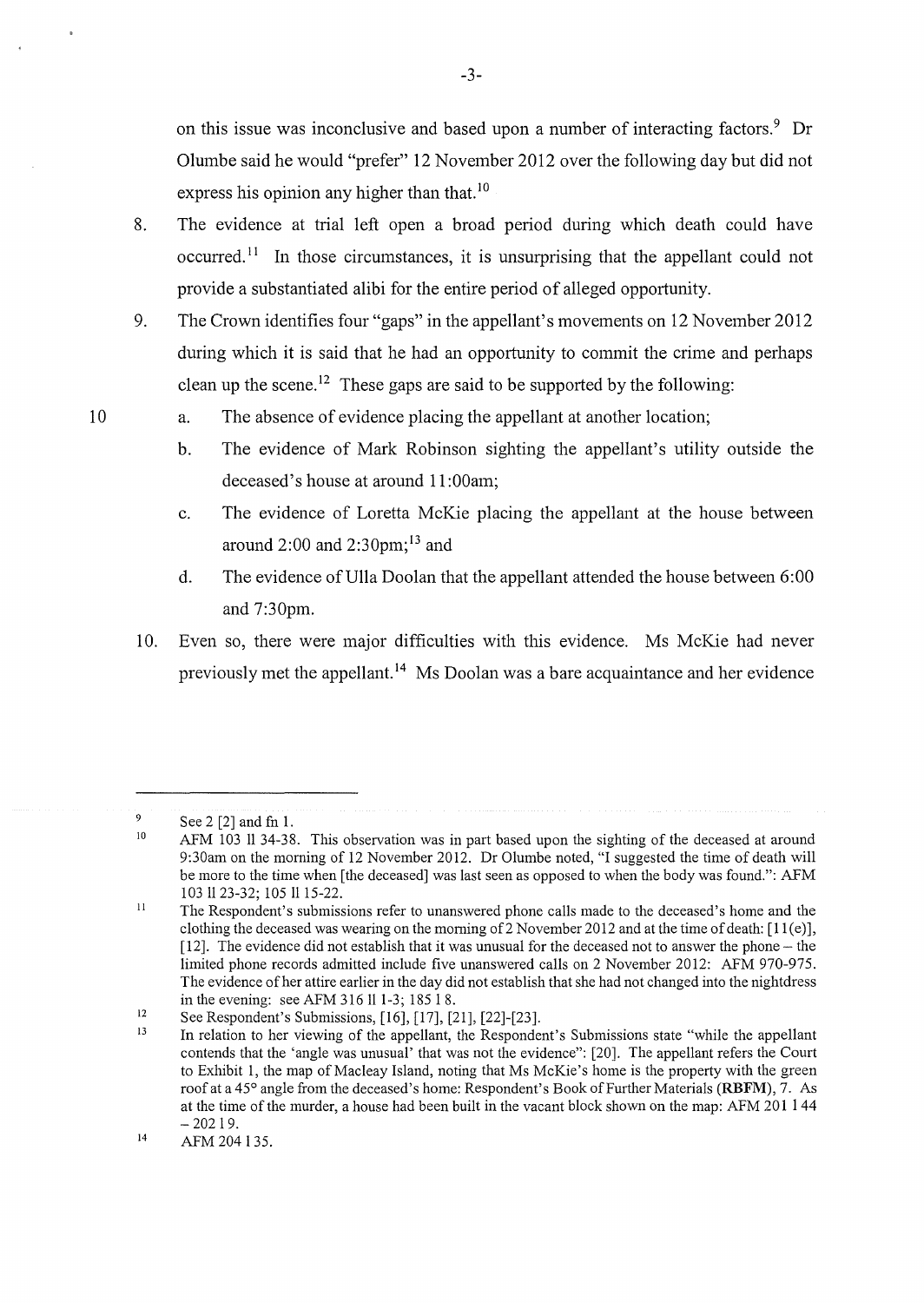that Mr Fennell remained at the deceased's home until 7.30pm was demonstrably wrong.<sup>15</sup> The identification of the utility by Mr Robinson was not relied on by either party at trial given that he conceded that his sighting may have been "a reconstruction". <sup>16</sup>

*Motive* 

- 12. There is no direct evidence that the appellant stole money from the deceased. The evidence that he did was weak and speculative. It stands in stark contrast with the evidence of their relationship otherwise.
- 13. In arguing that the appellant was under financial strain, the Crown relies upon the loss 10 of \$347 per week from an IGA contract.<sup>17</sup> However, the evidence of Tyrone Jones did not establish that this amount was charged on a long-term basis. He only took over the IGA in September 2012 and there was no evidence about the income the appellant received from the previous owners. <sup>18</sup>
	- 14. The Crown submissions allege theft only in relation to \$5,000 from the 2 November  $2012$  withdrawal and any cash at the deceased's home.<sup>19</sup> On that basis, the evidence that the deceased was missing \$4,000 a couple of weeks prior to her death explains the large withdrawal on 2 November 2012 but does not support the alleged motive.<sup>20</sup>
- 15. The Crown accepts that there was nothing to suggest that the appellant's level of gambling in the period leading up to the murder was unusual,<sup>21</sup> while at the same time 20 claiming that financial need based on his gambling habit provided the motive for theft. Paragraph 31 cites Gotterson JA: "Forensic accounting evidence sought to draw a correlation between the five Westpac withdrawals to which I have referred and the appellant's betting at the TAB agency. "22 This statement refers to *all jive withdrawals,*

<sup>15</sup>  AFM 216 II 14-23. Her evidence is contradicted by the activity on the appellant's home computer: AFM 961-962. In the course of her evidence Ms Doolan was confused about the date, first placing Mr Fennell at the house from 6:00 to 7:30pm on 11 November 2012, and shortly thereafter during the same period on the following day: AFM 217 ll 33-36; 218 ll 19-45.

<sup>16</sup>  AFM 269 II 21-44. See also the Respondent's Submissions at fn 23 and the Appellant's Amended Chronology at fn 3. In summing-up the learned trial judge warned the jury about the issues with this evidence: CAB 12138- 13 14.

<sup>17</sup>  Respondent's Submissions, [29]-[30].

<sup>18</sup>  AFM 661 II 1-24.

<sup>19</sup>  Respondent's Submissions, [25].

<sup>20</sup>  See Respondent's Submissions at [32] *cf* [34].

<sup>21</sup>  Respondent's Submissions, [26]. At [28] the Crown seems to suggest there was something notably unusual about reduced gambling activity following the death. It is not clear how that information is probative of guilt.

<sup>22</sup>  *R* v *Fennell supra,* [24] at CAB 65; Exhibit 102.